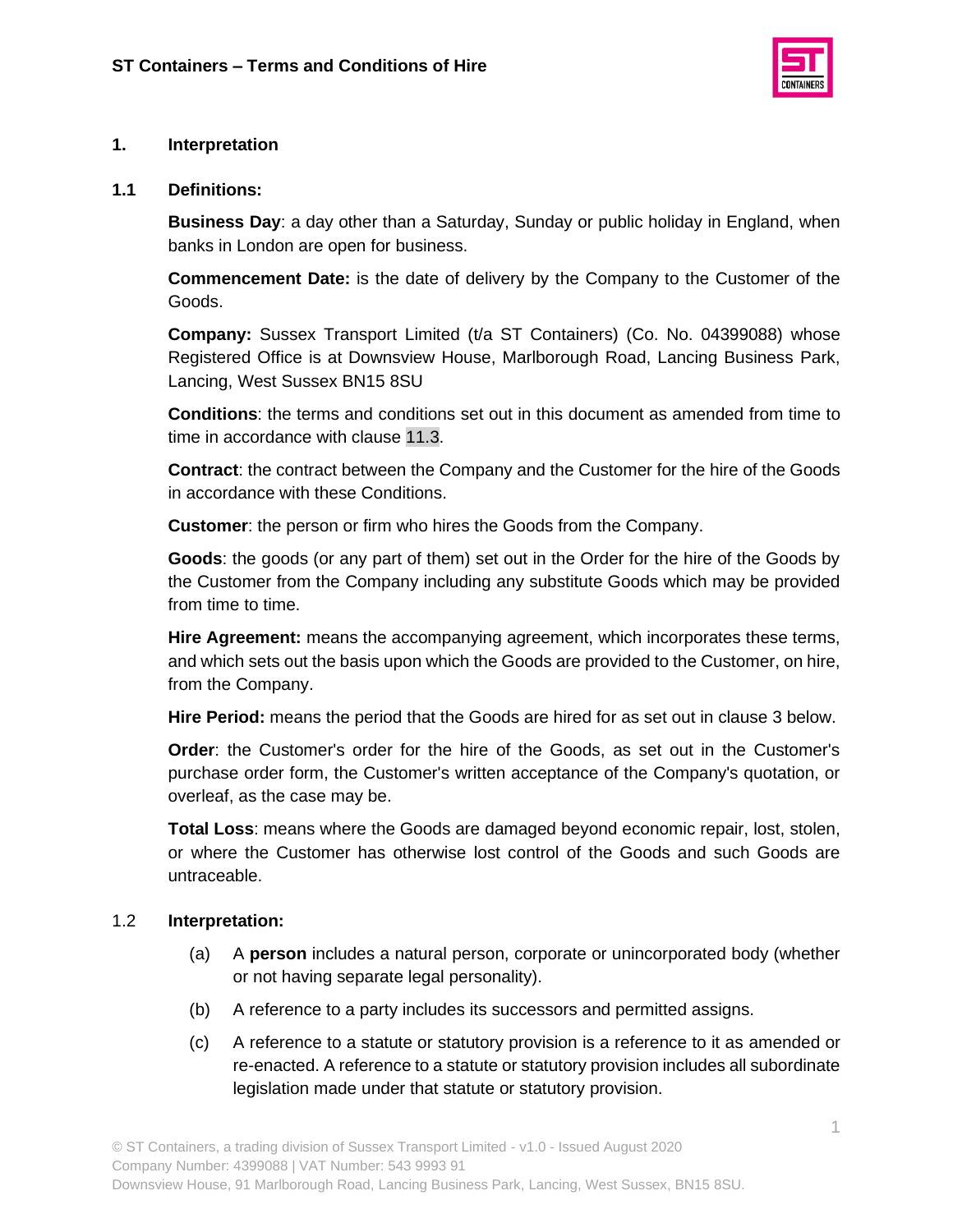

- (d) Any words following the terms **including**, **include**, **in particular**, **for example** or any similar expression shall be construed as illustrative and shall not limit the sense of the words, description, definition, phrase or term preceding those terms.
- (e) A reference to **writing** or **written** includes fax and email.

## **2. Basis of contract**

2.1 These Conditions apply to the Contract to the exclusion of any other terms that the Customer seeks to impose or incorporate, or which are implied by law, trade custom, practice or course of dealing. In the event of any conflict between these Conditions and any other terms sought to be imposed or incorporated, these Conditions shall prevail.

## **3. Hire Period**

- 3.1 The Goods are as agreed between the Company and the Customer and as described in the Hire Agreement.
- 3.2 The Company shall hire the Goods to the Customer subject to the Hire Agreement and following such hire, the Company shall not interfere with the Customers use and quiet enjoyment of the Goods save to the extent permitted under the Hire Agreement, these terms or any applicable laws.
- 3.3 The Hire Period shall commence on the date of delivery of the Goods by the Company to the premises specified by the Customer, and shall continue until such time as the Goods are returned to the Company, or the Company arranges collection from the premises of the Goods.

# **4. Delivery & Collection**

- 4.1 The Company shall agree with the Customer on the date an Order is placed by a Customer a date for the delivery of the Goods. At the end of the Hire Period (howsoever determined), the parties shall agree a date for the collection of the Goods by the Company which may be up to five working days following the end of any hire period.
- 4.2 The Company reserves the right to delay or defer any date for delivery agreed under Clause 4.1 until payment is received from the Customer by the Company in accordance with Clause 7.3 of this Agreement.
- 4.3 The location of delivery shall be agreed in writing between the parties. The Customer shall provide appropriate personnel to supervise the delivery and subsequent collection and the Company staff attending the site to undertake the same. The Customer shall be responsible for ensuring access to the location of delivery/collection is granted and procuring any required consents, authorities or permissions required from a third party to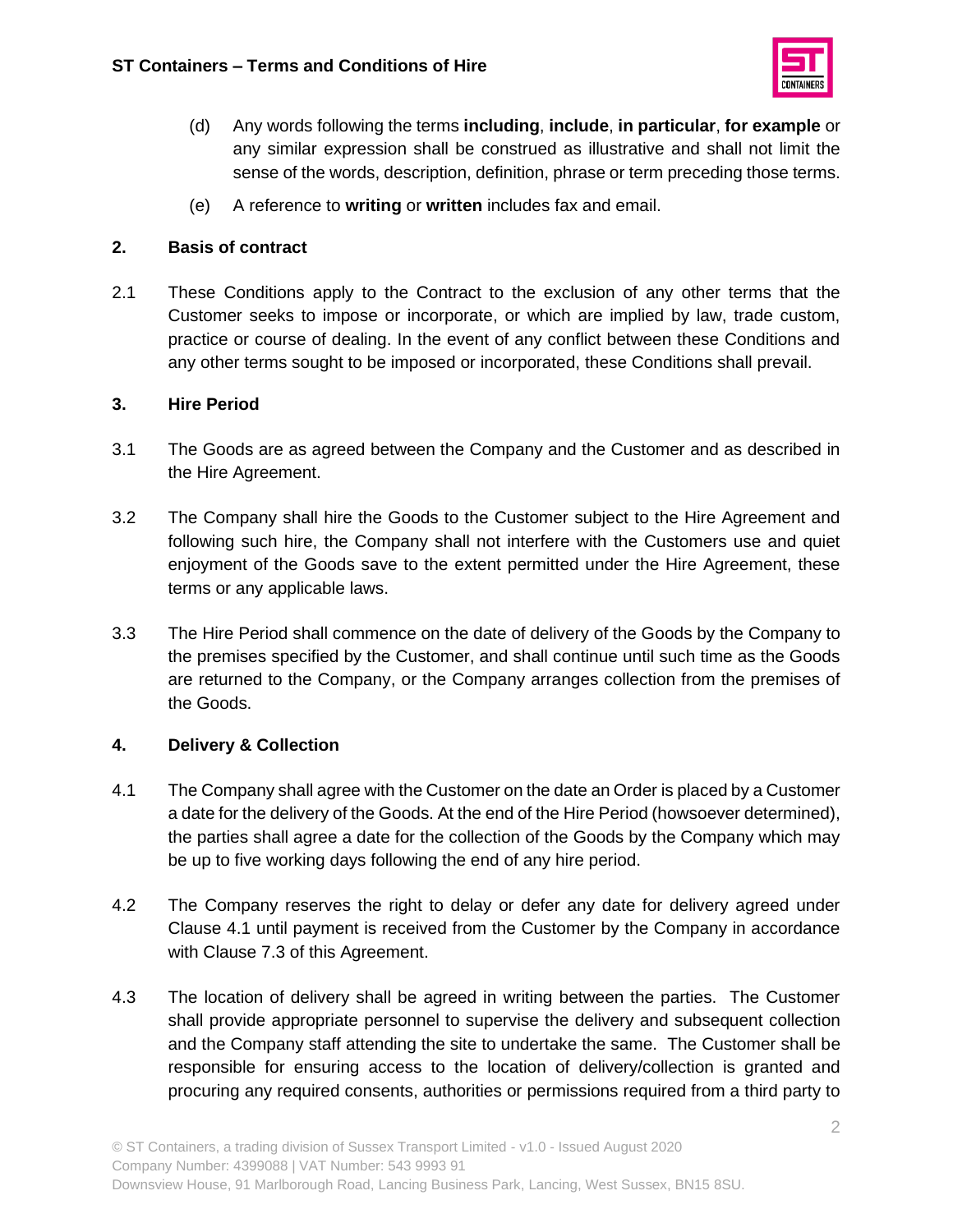

enable such delivery or collection. It is the Customers responsibility to ensure access to the delivery/collection site is suitable, appropriate and accessible for a heavy goods vehicle as well as the health and safety of all personnel supplied by the Company to affect the delivery or collection. In the event of an abortive delivery or collection caused by the Customer not complying with this Clause 4.2, then the Customer shall be charged the reasonable costs arising from such abortive delivery or collection attempt.

- 4.4 The Company, or any haulier employed by the Company for transportation, reserve the right to reasonably refuse to complete the delivery or collection due to issues arising from, but not limited to, weather conditions, ground conditions, accessibility and obstacles unless specifically agreed in advance with the Company.
- 4.5 It shall be the Customers responsibility to ensure that the Goods are emptied of any contents and/ or accessible prior to the date of collection.
- 4.6 Should the Customer fail to arrange collection of the Goods at the end of the Hire Period, the Hire Period shall be deemed to continue until such time as the Goods are collected or returned to the Companies control. The Company shall be entitled to charge the Customer a reasonable daily rate for the time between the end of the Hire Period (as originally agreed in the Hire Agreement) and the date of collection.

## **5. Responsibility of the Hirer**

- 5.1 For the duration of the Hire Period the Customer shall:
	- (a) Ensure that the goods are only used for the purposes they were designed or intended and in a suitable environment for such use;
	- (b) be used in a way which is safe and which complies with relevant health and safety laws;
	- (c) be responsible for maintaining the Goods including replacement of worn out or damaged components with equivalent components approved by the Company (such approval not to be unreasonably withheld or delayed) at their own expense and including but not limited to the repair of any damage caused or arising to the Goods;
	- (d) Subject to the obligations of clause 5.1 (c) above, not make any alterations to the Goods without the prior written consent of the Company, such consent not to be unreasonably delayed. In the event consent is granted, the Customer shall ensure that the ownership of any components or parts creating the alteration shall immediately vest in the Company;
	- (e) at all times retain control of the Goods, not allow the Goods to be sold or, without the Company's prior written consent, sub-let or used as security by any third party and notify the Company of any change in location of the Goods;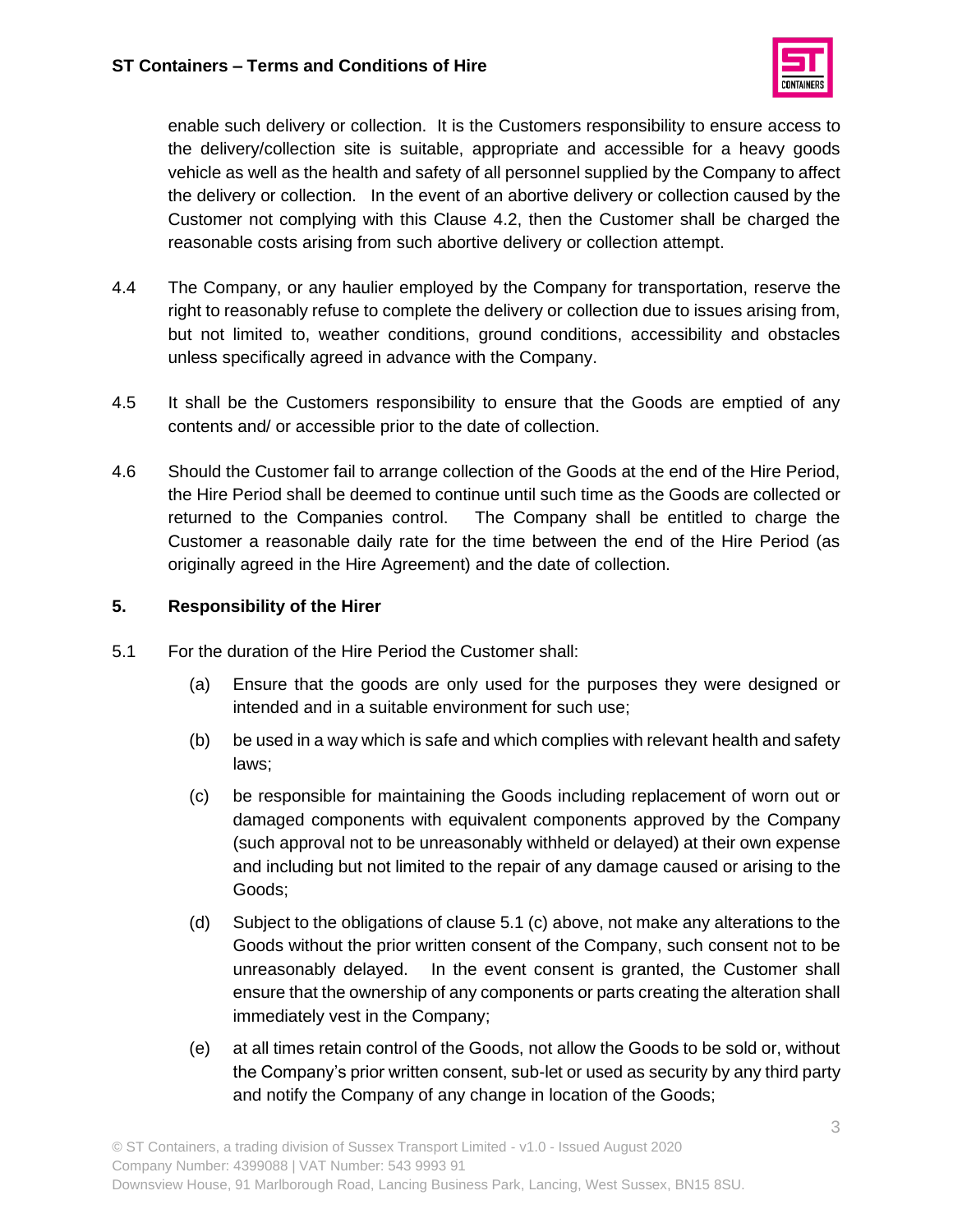

- (f) keep the Company informed of any material matters effecting the Goods and allow the Company to inspect the Goods on reasonable prior written notice, save in the case of an emergency where no such notice shall be required;
- (g) not to permanently affix the Goods to any land or buildings without the prior written consent of the Company, which shall not be delayed. If such consent it is granted, to indemnify the Company against any costs arising from the removal of the Goods, including without limitation making good any damage to land or buildings which the Goods were previously affixed to;
- (h) not to use the Goods for any illegal or unmoral purpose;
- (i) not to allow the Companies title to the Goods to be jeopardised;
- (j) not to make any alterations to the Goods with the intention of passing the Goods off as their own, including but not limited to removing, obscuring or modifying any of the Company's branding which may be displayed on or fixed to the Goods and
- (k) not to do anything, or allow anything to happen, which may invalidate any insurance covering the Goods.

## **6. Title and risk**

- 6.1 Title to the Goods shall at all times remain with the Company.
- 6.2 Risk shall pass to the Customer on the commencement of the Hire Period.
- 6.3 At all times, the Customer shall insure the Goods are fully insured including but not limited to:
	- (a) insurance against damage by such risks and for such amounts as the Company may specify in the Hire Agreement or as it would be reasonably expected for the Goods to be insured against;
	- (b) insurance for such replacement value as the Company may from time to time specify; and
	- (c) any insurance which may be specified by law.
- 6.4 The Customer shall, if requested by the Company, ensure that any insurance procured by the Customer in accordance with this Clause 6 includes provisions allowing the Company at least 20 days written notice of cancellation or amendment and the noting of the Company as an interested party on any insurance policy.
- 6.5 The Customer shall immediately notify the Company of any loss, damage or incident effecting the Goods;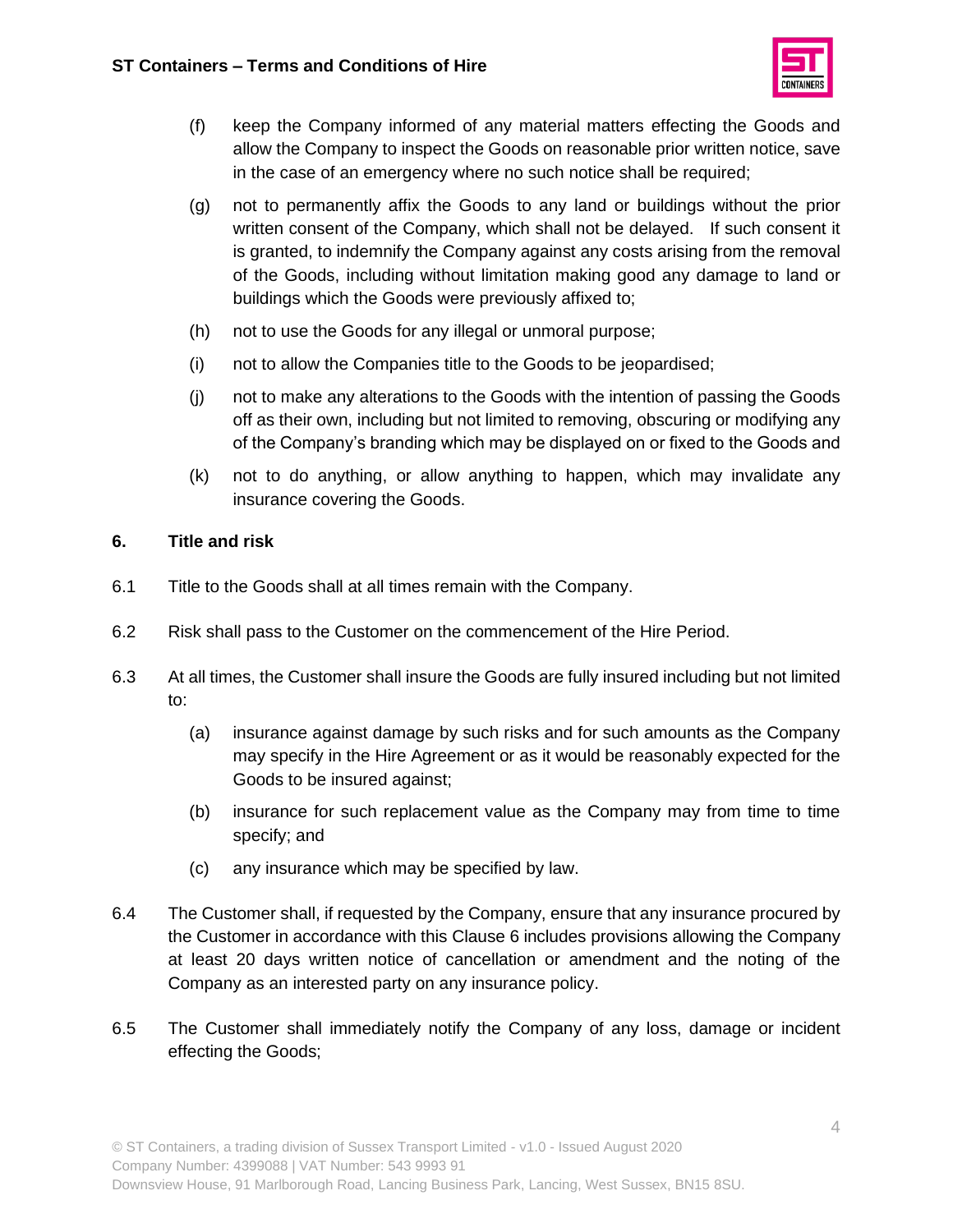

- 6.6 The Customer shall be responsible for, and shall indemnify the Company against, any payments due to insurers under this Clause 6 including, but not limited to, the costs of any premiums, charges and excesses demanded by insurers.
- 6.7 Should the Customer fail to insure the Goods in accordance with this Clause 6, the Company may insure such Goods themselves and shall be entitled to recover the costs of such insurance from the Customer.
- 6.8 The Customer shall on demand provide to the Company copies of any insurance policies and if applicable, correspondence, relating to the insurance of the Goods.

#### **7. Price and payment**

- 7.1 The price of the Goods shall be the price set out in the Hire Agreement, or, if no price is quoted, the price set out in the Company's published price list in force as at the date of delivery.
- 7.2 The price of the Goods:
	- (a) excludes amounts in respect of value added tax (**VAT**), which the Customer shall additionally be liable to pay to the Company at the prevailing rate, subject to the receipt of a valid VAT invoice; and
	- (b) includes the costs and charges of packaging, insurance and transport of the Goods.
- 7.3 The Company will invoice the Customer for the Goods prior to delivery. The invoice will require settlement in full, unless otherwise agreed in writing, prior to delivery of the Goods.
- 7.4 Payment shall be made to the bank account nominated in writing by the Company. Time for payment is of the essence.
- 7.5 If the Customer fails to make any payment due to the Company by the due date for payment, then the Customer shall pay interest on the overdue amount at the rate of 4% per annum above the Bank of England base rate from time to time. Such interest shall accrue on a daily basis from the due date until actual payment of the overdue amount, whether before or after judgment. The Customer shall pay the interest together with the overdue amount.
- 7.6 The Customer shall pay all amounts due under the Contract in full without any set-off, counterclaim, deduction or withholding (except for any deduction or withholding required by law). The Company may at any time, without limiting any other rights or remedies it may have, set off any amount owing to it by the Customer against any amount payable by the Company to the Customer.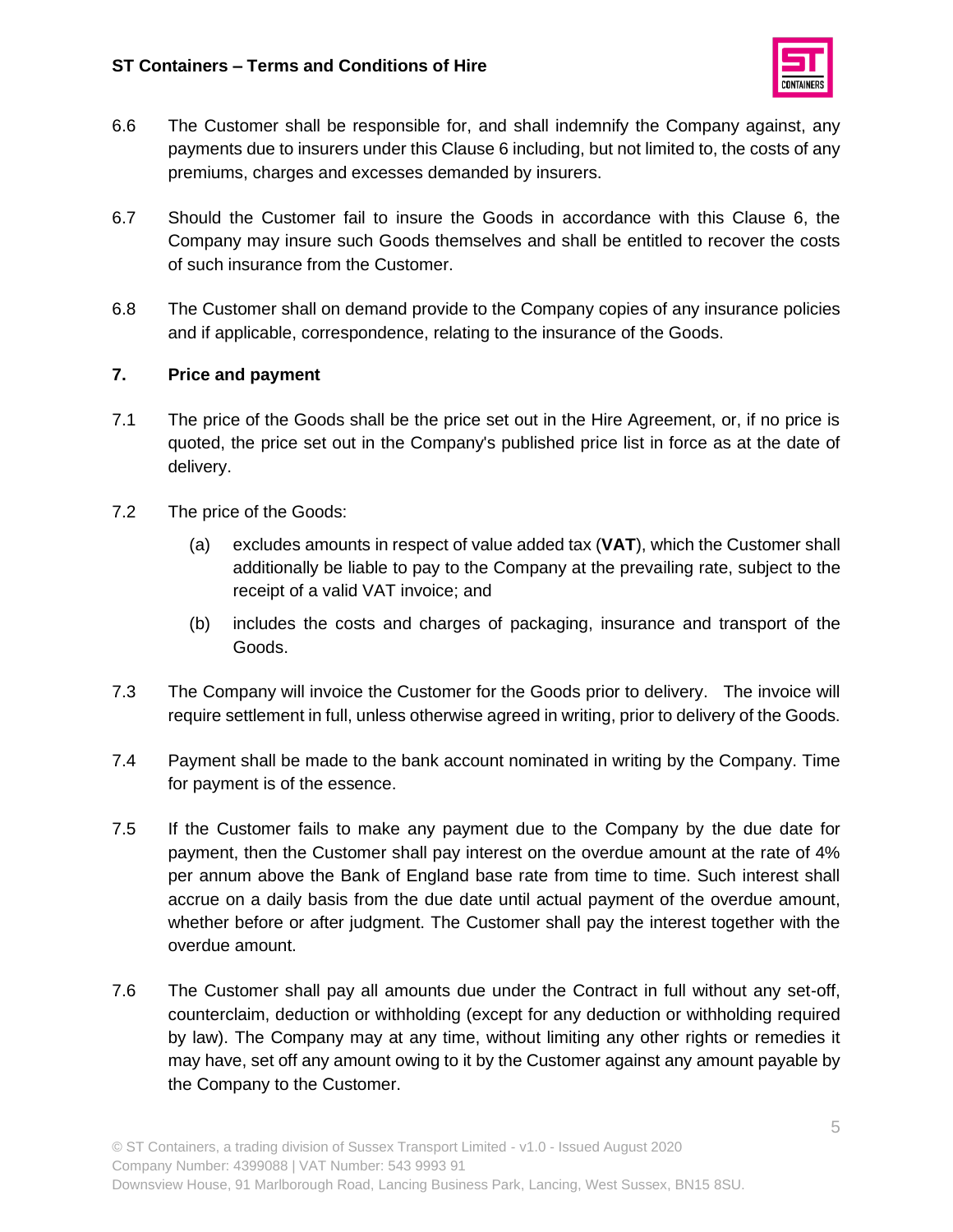

# **8. Termination**

- <span id="page-5-0"></span>8.1 Without limiting its other rights or remedies, the Company may terminate this Contract with immediate effect by giving written notice to the Customer if:
	- (a) the Customer commits a material breach of any term of the Contract and (if such a breach is remediable) fails to remedy that breach within three working days of that party being notified in writing to do so;
	- (b) the Customer takes any step or action in connection with its entering administration, provisional liquidation or any composition or arrangement with its creditors (other than in relation to a solvent restructuring), being wound up (whether voluntarily or by order of the court, unless for the purpose of a solvent restructuring), having a receiver appointed to any of its assets or ceasing to carry on business or if the Customer is an individual, has a bankruptcy petition made against them. This Clause shall apply to any step or action taken in another jurisdiction which is an analogous to the circumstances set out above; or
	- (c) the Customer suspends, threatens to suspend, ceases or threatens to cease to carry on all or a substantial part of its business.
- 8.2 Without limiting its other rights or remedies, the Company may suspend provision of the Goods under the Contract or any other contract between the Customer and the Company if the Customer becomes subject to any of the events listed in clause [8.1\(a\),](#page-5-0) or the Company reasonably believes that the Customer is about to become subject to any of them, or if the Customer fails to pay any amount due under this Contract on the due date for payment.
- 8.3 Without limiting its other rights or remedies, the Company may terminate the Contract with immediate effect by giving written notice to the Customer if the Customer fails to pay any amount due under the Contract on the due date for payment or in the event of a Total Loss occurring.
- 8.4 Unless terminated in accordance with the provisions of Clauses 8.1 to 8.3 above, the Hire Agreement will otherwise end at the end of the Hire Period.
- 8.5 On termination of the Contract for any reason the Customer shall immediately pay to the Company all of the Company's outstanding unpaid invoices and interest. If the Contract is terminated for any reason under Clauses 8.1 to 8.3 above, then the Company shall be entitled to demand payment from the Customer for all payments which would otherwise have been due to be paid to the Company during the remaining part of the Hire Period.
- 8.6 On termination of the Contract for any reason, the Customer shall be responsible for any reasonable costs incurred by the Company in arranging and undertaking the collection of the Goods from the Customer's premises.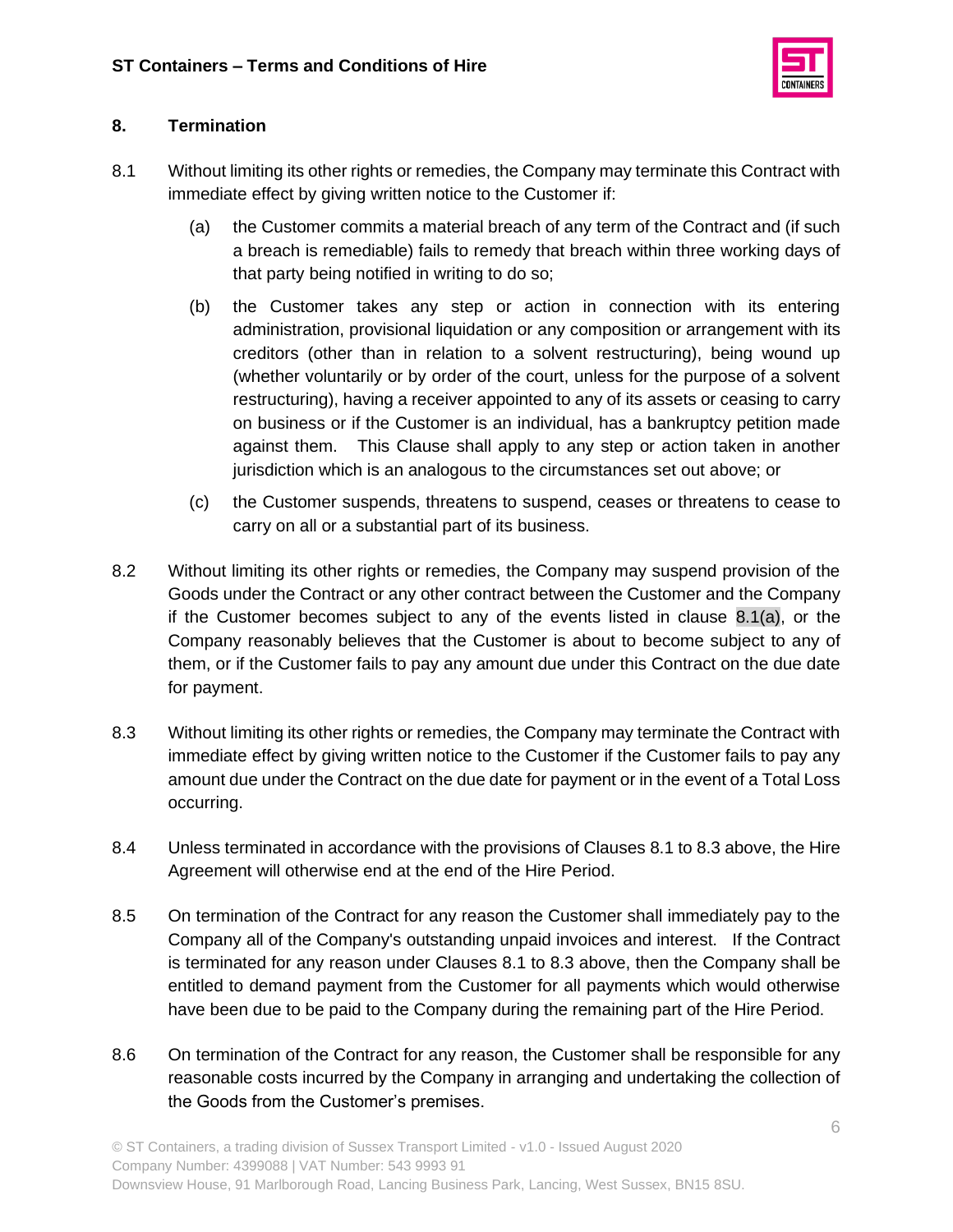

- 8.7 Termination of the Contract shall not affect any of the parties' rights and remedies that have accrued as at termination, including the right to claim damages in respect of any breach of this Contract that existed at or before the date of termination.
- 8.8 Any provision of the Contract that expressly or by implication is intended to come into or continue in force on or after termination shall remain in full force and effect.

#### **9. Limitation of liability**

- <span id="page-6-0"></span>9.1 Nothing in these Conditions shall limit or exclude the Company's liability for:
	- (a) death or personal injury caused by its negligence, or the negligence of its employees, agents or subcontractors (as applicable);
	- (b) fraud or fraudulent misrepresentation;
	- (c) breach of the terms implied by section 12 of the Sale of Goods Act 1979; or
	- (d) defective products under the Consumer Protection Act 1987; or
	- (e) any matter in respect of which it would be unlawful for the Company to exclude or restrict liability.
- 9.2 Subject to clause [9.1:](#page-6-0)
	- (a) the Company shall under no circumstances whatsoever be liable to the Customer, whether in contract, tort (including negligence), breach of statutory duty, or otherwise, for any loss of profit, or any indirect or consequential loss arising under or in connection with the Contract; and
	- (b) the Company's total liability to the Customer in respect of all other losses arising under or in connection with the Contract, whether in contract, tort (including negligence), breach of statutory duty, or otherwise, shall in no circumstances exceed of the price of the Goods.
- 9.3 The restrictions contained in these conditions are accepted by both parties as being fair and reasonable.

#### **10. Force majeure**

Neither party shall be in breach of this Contract nor liable for delay in performing, or failure to perform, any of its obligations under this Contract if such delay or failure result from a Force Majeure Event. If the period of delay or non-performance continues for six months, the party not affected may terminate this Contract by giving 5 working days written notice to the affected party.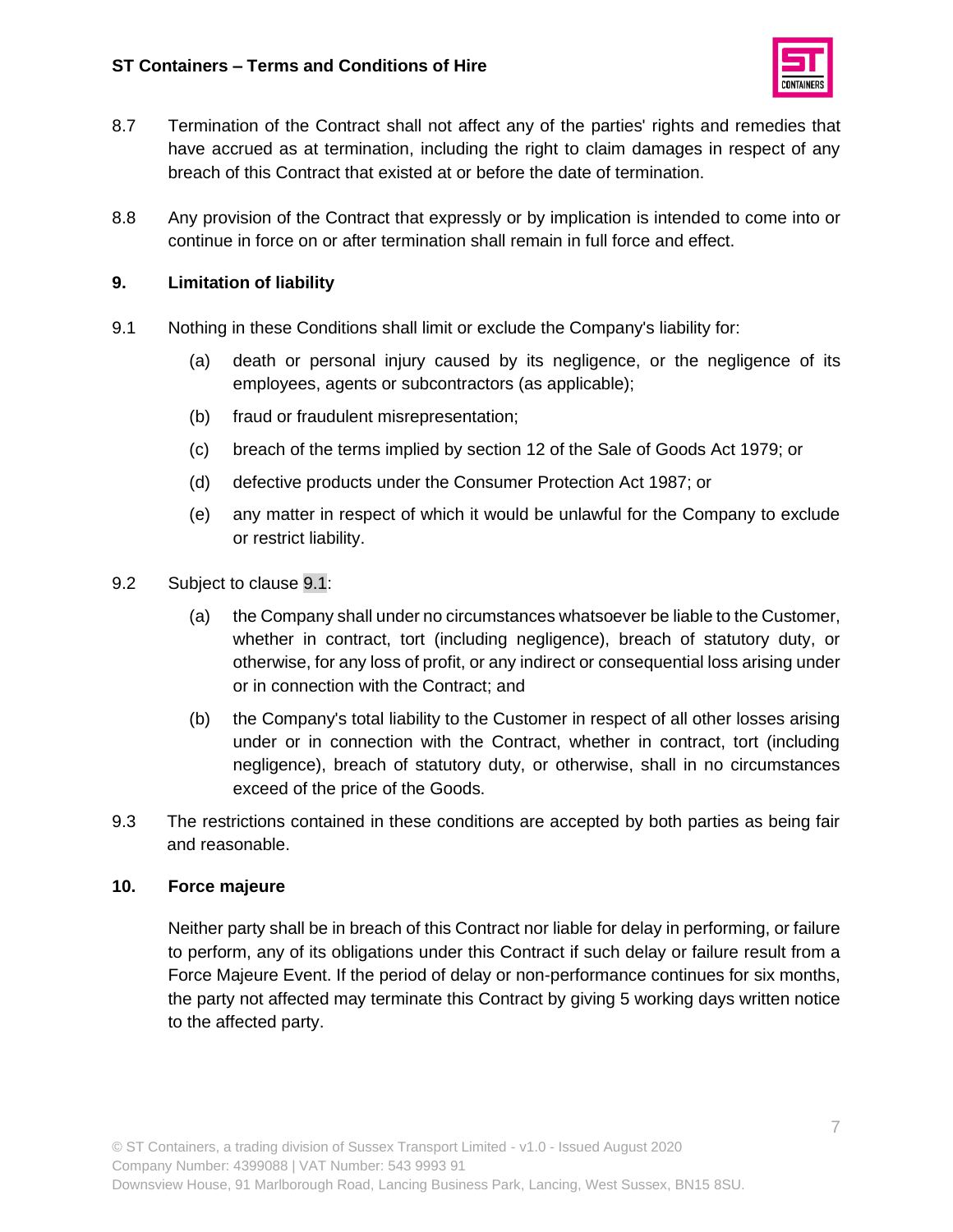

## **11. General**

### **11.1 Assignment and other dealings.**

- (a) The Company may at any time assign, transfer, mortgage, charge, subcontract or deal in any other manner with all or any of its rights or obligations under the Contract.
- (b) The Customer may not assign, transfer, mortgage, charge, subcontract, declare a trust over or deal in any other manner with any or all of its rights or obligations under the Contract without the prior written consent of the Company which shall not be unreasonably delayed.

#### **11.2 Entire agreement.**

- (a) This Contract constitutes the entire agreement between the parties and supersedes and extinguishes all previous agreements, promises, assurances, warranties, representations and understandings between them, whether written or oral, relating to its subject matter.
- (b) Each party agrees that it shall have no remedies in respect of any statement, representation, assurance or warranty (whether made innocently or negligently) that is not set out in this agreement. Each party agrees that it shall have no claim for innocent or negligent misrepresentation or negligent misstatement based on any statement in this agreement.
- <span id="page-7-0"></span>**11.3 Variation.** No variation of this Contract shall be effective unless it is in writing and signed by the parties (or their authorised representatives).
- **11.4 Waiver.** No failure or delay by a party to exercise any right or remedy provided under the Contract or by law shall constitute a waiver of that or any other right or remedy, nor shall it prevent or restrict the further exercise of that or any other right or remedy. No single or partial exercise of such right or remedy shall prevent or restrict the further exercise of that or any other right or remedy.
- **11.5 Severance.** If any provision or part-provision of the Contract is or becomes invalid, illegal or unenforceable, it shall be deemed modified to the minimum extent necessary to make it valid, legal and enforceable. If such modification is not possible, the relevant provision or part-provision shall be deemed deleted. Any modification to or deletion of a provision or part-provision under this clause shall not affect the validity and enforceability of the rest of the Contract.

#### **11.6 Notices.**

(a) Any notice given to a party under or in connection with the Contract shall be in writing and shall be: